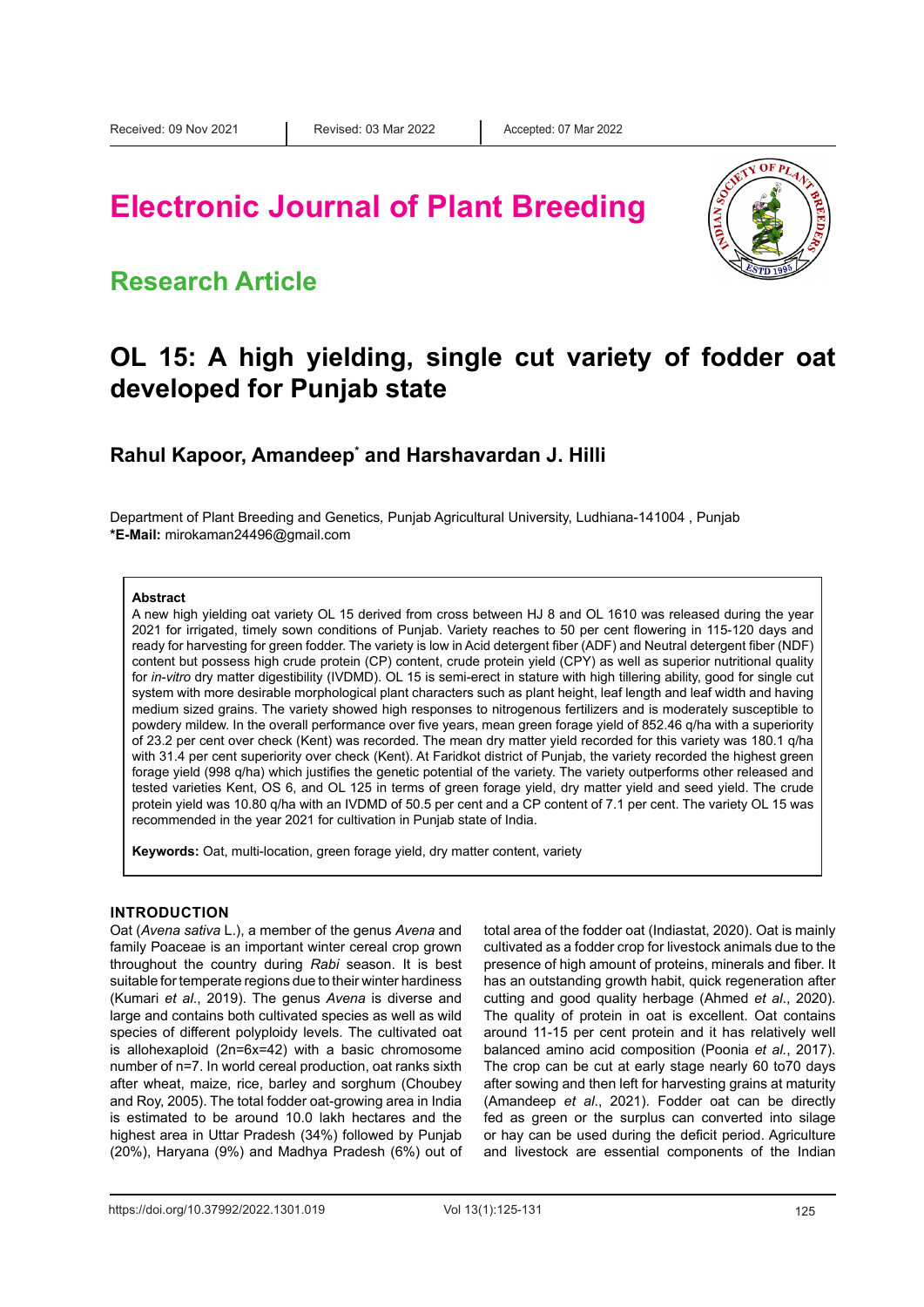economy. The amount of livestock alone accounts for 4.11 per cent of the country's GDP. India has 15 per cent of the world's livestock population (536.76 million) showing an increment of 4.8 per cent compared to 2012 livestock census. Cattle account for 36.04 per cent, buffaloes for 20.4 per cent, sheep for 13.8 per cent, pigs for 1.69 per cent, and goats for 27.7 per cent. (DAHD & F report, 2019). As all the animal husbandry and dairy farming units have an immense contribution towards GDP, there is a greater need to maintain them properly. All the livestock units are highly dependent on superior quality fodder in sufficient amounts for most time of the year but the average availability of green forage as well as dry fodder is 35.6 per cent and 11.0 per cent, respectively throughout the year (IGFRI Vision, 2050). There is a vast gap between demand and supply of green fodder as well as dry matter during some part of the year. So, there is always a greater demand to develop high fodder yielding varieties to overcome this problem. Hence, breeding programmes were initiated to develop such varieties which have the potential to maximize yields and to minimize yield losses. In oat breeding programmes, oat breeders mainly focuses on important forage parameters such as high green as well as dry matter yield potential, resistance to diseases and insect pests, per day productivity, good nutritional quality such as high crude protein and *in-vitro* dry matter digestibility yield (Annual report AICRP-FC, 2015). To achieve higher yields, there is a greater need for screening for host plant resistance to various stresses and their mechanism of resistance.

As India has a wide range of climate, it is divided into different climatic zones. Various research centers are engaged in developing different varieties suitable for particular zone. These centers aim to meet the emerging demand of new varieties suitable for forage production. There is also a well-managed protocol for evaluating breeding lines for release and notification to farmers for cultivation. As a result, after station trials, the entries were entered into the All India Coordinated Trials. Entries that outperform the check varieties by a significant margin are presented to a committee for approval and notice of varieties for farmers to utilize. As a result, crop breeding's ultimate goal is to create varieties with high yielding potential and good agronomic features. The goal of this study was to assess the performance of oat variety OL 15 to meet the growing fodder requirement in the Punjab state.

#### **MATERIALS AND METHODS**

OL 15 is a cross between HJ 8 and OL 1610 developed during *Rabi* 2010 and stabilized in F<sub>5</sub> generation. Station trials were conducted to evaluate the performance of variety at Forage, Millets and Nutrition section, Punjab Agricultural University, Ludhiana from 2016-2018 along with check OL 13, OL 12 and Kent. The variety was evaluated under different agro-ecosystems/multilocations during 2018-19, 2019-20, and 2020-21 at

different station yield trials in 3×3 square meter plot with row to row spacing of 25 cm. The plot accommodated 12 rows with each row length 3 meter and recommended package of practices were followed to raise a good crop. Green forage and dry matter yield (q/ha) were analyzed, as well as per day productivity for green forage and dry matter (q/ha). Green forage was also examined for quality characteristics such as crude protein content (per cent), crude protein yield (q/ha), *in-vitro* dry matter digestibility (IVDMD %), acid detergent fiber (ADF %) and neutral detergent fiber (NDF %). The variety was also tested for seed yield based on its performance in several trials. *Helminthosporium* leaf blight, number of aphids per tiller and other pest and disease performance trials were conducted under various field circumstances. During 2020-21, an agronomic performance experiment of the variety was done to ascertain how nitrogen affects the quality and forage productivity.

#### **RESULTS AND DISCUSSION**

The variety OL 15 was evaluated for various parameters in several years of trials. The average green fodder yield of the variety was 740.7 q/ha over two years of station trial with a 19.1% increase over check (Kent) and 156.2 q/ha of mean dry matter yield with 28.5% increase over check (Kent). The variety also recorded an average green forage yield 948.1 q/ha (**Table 1**) and dry matter yield 197.9 q/ha (**Table 2**) which justifies that the variety has genetic potential for higher yields. OL 15 has consistently recorded superior performance during multi-location trials conducted at Ludhiana, Faridkot and Gurdaspur for three years during 2018-19 to 2020-21. The variety showed superiority of 7.21 to 21.7 per cent (**Table 1**) and 13.0 to 28.5 per cent (**Table 2**) for green forage yield and dry matter yield over the checks, respectively. It recorded an average green forage yield of 926.9 q/ha and dry matter yield of 196.1 q/ha over the three years of testing.

The performance of the variety was evaluated for five years at different locations in Punjab and recorded a green forage yield of 833.8 q/ha with an increase of 23.2 per cent over check (Kent) and for dry matter yield, the variety recorded a yield of 180.1 q/ha with an increase of 31.4 per cent over the check variety (Kent). Yield performance of the variety OL 15 at different tested locations *viz.* Ludhiana, Faridkot and Gurdaspur ranged from 950.2- 995.8, 875.0-998.6 and 805.6-933.3 q/ha for green forage yield (**Table 3**) and 200.5-214.2, 188.4-205.4 and 174.8- 194.1 q/ha for dry matter yield, respectively (**Table 4**).

The variety recorded a per day green forage production potential of 5.43 q/ha/day with overall superiority of 15.3 per cent over the check variety OS 6 (**Table 5**) and dry matter per day potential of 1.13 q/ha/day with a superiority of 13.0 per cent over the check variety OL 125 (**Table 6**). As the output of the animals is mainly dependent on the quality of the fodder and its regular supply throughout the year, to determine the quality of the fodder,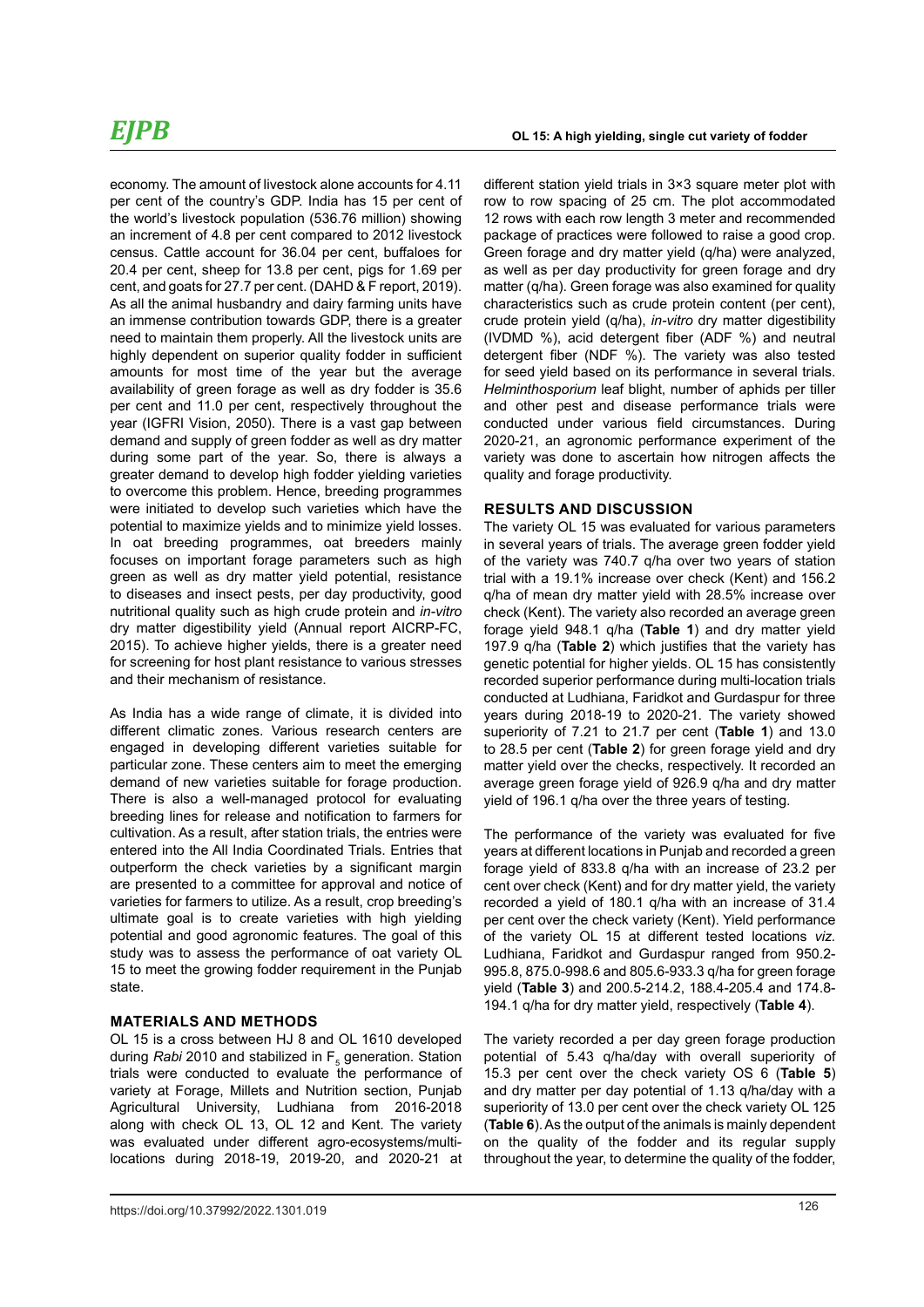| <b>Station Trial</b>             | Entry        | Check-1           | Check-2           | Check-3   |
|----------------------------------|--------------|-------------------|-------------------|-----------|
| Year                             | <b>OL 15</b> | <b>OL 13 (LC)</b> | <b>OL 12 (LC)</b> | Kent (LC) |
| 2016-17                          | 655.9        | 752.3             | 675.3             | 616.6     |
| 2017-18                          | 825.6        | 747.1             | 681.1             | 626.7     |
| Mean                             | 740.7        | 749.7             | 678.2             | 621.6     |
| % increase over check            |              | $-1.2$            | 9.21              | 19.1      |
| <b>Varietal Trial</b>            | Entry        | Check-1           | Check-2           | Check-3   |
| Year                             | <b>OL 15</b> | <b>OL 13 (LC)</b> | <b>OL 12 (LC)</b> | Kent (LC) |
| 2018-19                          | 945.0        | 959.0             | 870.4             | 744.0     |
| 2019-20                          | 948.1        | 979.5             | 891.7             | 811.9     |
| 2020-21                          | 887.7        | 920.6             | 831.4             | 729.0     |
| Mean                             | 926.9        | 953.0             | 864.5             | 761.6     |
| % increase over check            |              | $-2.7$            | 7.21              | 21.7      |
| Mean performance over five years | 852.46       | 851.3             | 771.3             | 691.6     |
| % increase over check            |              | 0.09              | 10.5              | 23.2      |

#### **Table 1. Performance of OL 15 for green forage yield (q/ha) in five years of testing**

#### **Table 2. Mean performance of OL 15 for dry matter yield (q/ha) in five years of testing**

| <b>Station Trial</b>             | Entry        | Check-1           | Check-2           | Check-3  |
|----------------------------------|--------------|-------------------|-------------------|----------|
| Year                             | <b>OL 15</b> | <b>OL 13 (LC)</b> | <b>OL 12(LC)</b>  | Kent(LC) |
| 2016-17                          | 139.1        | 158.7             | 133.7             | 119.6    |
| 2017-18                          | 173.4        | 161.4             | 136.9             | 123.5    |
| Mean                             | 156.2        | 160.5             | 135.3             | 121.5    |
| % increase over check            |              | $-2.6$            | 15.4              | 28.5     |
| <b>Varietal Trial</b>            | Entry        | Check-1           | Check-2           | Check-3  |
| Year                             | <b>OL 15</b> | <b>OL 13 (LC)</b> | <b>OL 12 (LC)</b> | Kent(LC) |
| 2018-19                          | 197.9        | 201.5             | 177.6             | 151.1    |
| 2019-20                          | 197.7        | 199.4             | 173.9             | 163.2    |
| 2020-21                          | 192.7        | 186.3             | 168.9             | 143.2    |
| Mean                             | 196.1        | 195.7             | 173.5             | 152.5    |
| % increase over check            |              | 0.2               | 13.0              | 28.5     |
| Mean performance over five years | 180.1        | 178.1             | 154.4             | 137.0    |
| % increase over check            |              | 1.1               | 16.6              | 31.4     |

### **Table 3. Yield performance of OL 15 at different locations over the years for green forage yield (q/ha)**

| Year (2018-19)        | Entry        | Check-1           | Check-2           | Check-3   |
|-----------------------|--------------|-------------------|-------------------|-----------|
| Location              | <b>OL 15</b> | <b>OL 13 (LC)</b> | <b>OL 12 (LC)</b> | Kent (LC) |
| Ludhiana              | 995.8        | 977.4             | 882.4             | 735.7     |
| Faridkot              | 905.8        | 916.3             | 820.1             | 701.3     |
| Gurdaspur             | 933.3        | 983.3             | 908.8             | 795.0     |
| Mean                  | 945.0        | 959.0             | 870.4             | 744.0     |
| % increase over check |              | $-1.4$            | 8.5               | 27.0      |
| Year (2019-20)        | Entry        | Check-1           | Check-2           | Check-3   |
| Location              | <b>OL 15</b> | <b>OL 13 (LC)</b> | <b>OL 12 (LC)</b> | Kent (LC) |
| Ludhiana              | 950.2        | 962.5             | 897.6             | 785.7     |
| Faridkot              | 998.6        | 1033.3            | 950.0             | 887.5     |
| Gurdaspur             | 895.6        | 942.7             | 827.5             | 762.5     |
| Mean                  | 948.1        | 979.5             | 891.7             | 811.9     |
| % increase over check |              | $-3.2$            | 6.3               | 16.7      |
| Year (2020-21)        | Entry        | Check-1           | Check-2           | Check-3   |
| Location              | <b>OL 15</b> | <b>OL 13 (LC)</b> | <b>OL 12 (LC)</b> | Kent (LC) |
| Ludhiana              | 982.6        | 970.7             | 915.8             | 802.3     |
| Faridkot              | 875.0        | 968.8             | 739.5             | 729.1     |
| Gurdaspur             | 805.6        | 822.2             | 838.9             | 655.6     |
| Mean                  | 887.7        | 920.6             | 831.4             | 729.0     |
| % increase over check |              | $-3.5$            | 6.7               | 21.7      |
| LC=local check        |              |                   |                   |           |

127 https://doi.org/10.37992/2022.1301.019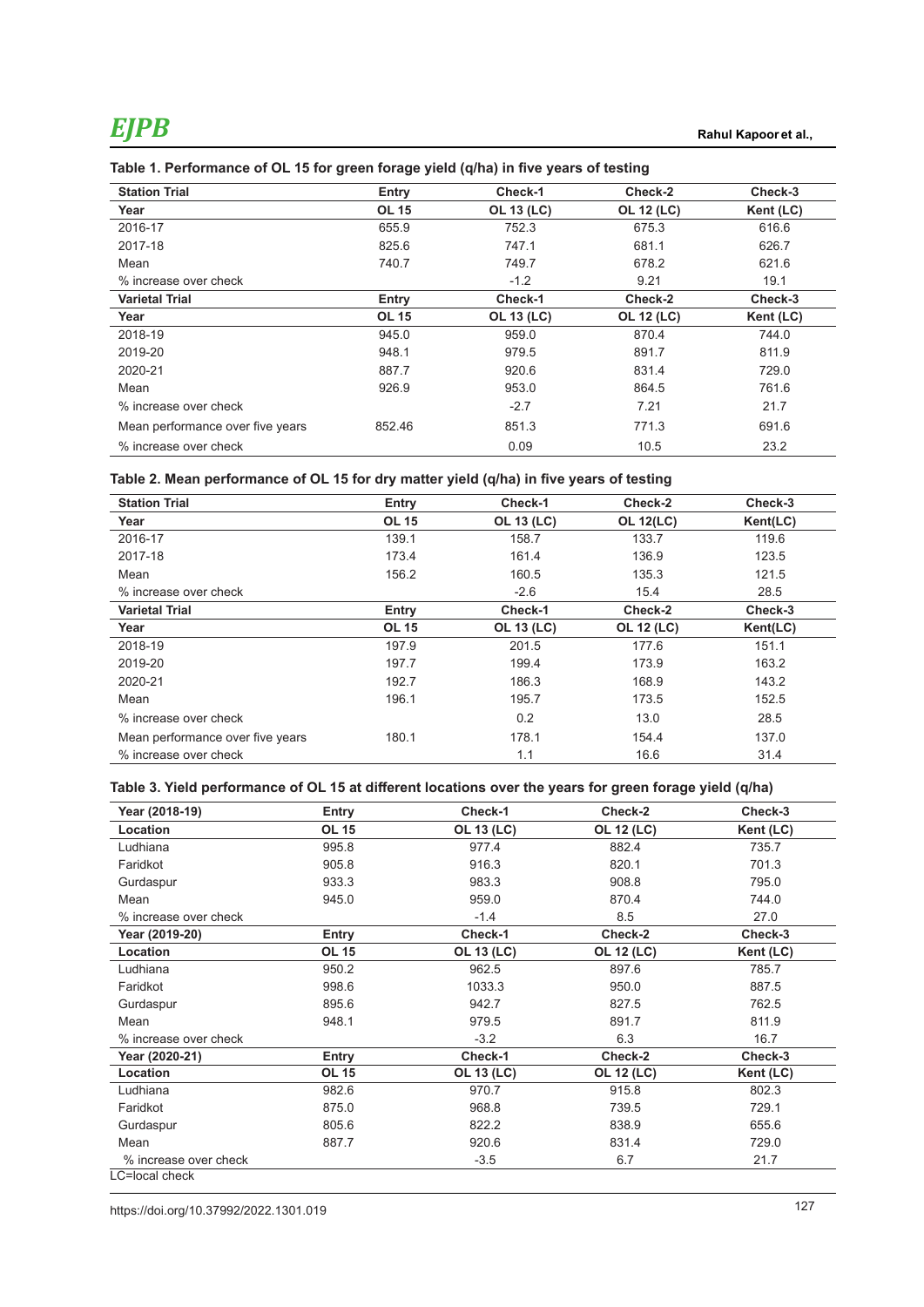| Year (2018-19)           | Entry        | Check-1           | Check-2           | Check-3   |
|--------------------------|--------------|-------------------|-------------------|-----------|
| Location                 | <b>OL 15</b> | <b>OL 13 (LC)</b> | <b>OL 12 (LC)</b> | Kent (LC) |
| Ludhiana                 | 211.1        | 213.1             | 179.1             | 145.7     |
| Faridkot                 | 188.4        | 189.7             | 167.3             | 143.8     |
| Gurdaspur                | 194.1        | 201.6             | 186.3             | 163.8     |
| Mean                     | 197.9        | 201.5             | 177.6             | 151.1     |
| % increase over check    |              | $-1.78$           | 11.4              | 30.9      |
| Year (2019-20)           | Entry        | Check-1           | Check-2           | Check-3   |
| Location                 | <b>OL 15</b> | <b>OL 13 (LC)</b> | <b>OL 12 (LC)</b> | Kent (LC) |
| Ludhiana                 | 200.5        | 198.3             | 172.3             | 155.6     |
| Faridkot                 | 205.4        | 207.7             | 187.1             | 179.3     |
| Gurdaspur                | 187.1        | 192.3             | 162.2             | 154.8     |
| Mean                     | 197.7        | 199.4             | 173.9             | 163.2     |
| % increase over check    |              | $-0.8$            | 13.6              | 21.1      |
| Year (2020-21)           | Entry        | Check-1           | Check-2           | Check-3   |
| Location                 | <b>OL 15</b> | OL 13 (LC)        | <b>OL 12 (LC)</b> | Kent (LC) |
| Ludhiana                 | 214.2        | 196.1             | 188.7             | 158.1     |
| Faridkot                 | 189.0        | 197.6             | 149.4             | 142.2     |
| Gurdaspur                | 174.8        | 165.3             | 168.6             | 129.2     |
| Mean                     | 192.7        | 186.3             | 168.9             | 143.2     |
| $\%$ increase over check |              | 3.4               | 14.0              | 34.5      |

#### **Table 4. Yield performance of OL 15 at different locations over the years for dry matter yield (q/ha)**

**Table 5. Per day production potential of green forage yield (q/ha/day) of OL 15 over the years in Punjab**

| Years                    | Entry        |      | <b>National checks</b> | <b>Zonal check</b> |
|--------------------------|--------------|------|------------------------|--------------------|
|                          | <b>OL 15</b> | Kent | OS <sub>6</sub>        | <b>OL 125</b>      |
| 2016-17                  | 4.83         | 4.91 | 4.28                   | 5.39               |
| 2017-18                  | 5.04         | 4.69 | 4.42                   | 4.86               |
| 2018-19                  | 6.42         | 5.63 | 5.44                   | 4.91               |
| Mean                     | 5.43         | 5.08 | 4.71                   | 5.06               |
| % superiority over check |              | 6.9  | 15.3                   | 7.3                |

#### **Table 6. Per day production potential of DMY (q/ha/day) of OL 15 over the years in Punjab**

| Years                    | Entry        |      | <b>National checks</b> |               |
|--------------------------|--------------|------|------------------------|---------------|
|                          | <b>OL 15</b> | Kent | OS <sub>6</sub>        | <b>OL 125</b> |
| 2016-17                  | 1.01         | 0.93 | 1.13                   | 1.15          |
| 2017-18                  | 0.98         | 0.99 | 0.89                   | 0.93          |
| 2018-19                  | 1.40         | 1.11 | 1.14                   | 0.91          |
| Mean                     | 1.13         | 1.01 | 1.05                   | 1.00          |
| % superiority over check |              | 11.9 | 7.6                    | 13.0          |

different quality related parameters such as crude protein content (CP), crude protein yield (CPY), acid detergent fiber (ADF), neutral detergent fiber (NDF) and *in-vitro* dry matter digestibility (IVDMD) were also estimated. During the testing period from 2016-19, the variety recorded CPY 10.8 (q/ha) with a superiority of 29.8 per cent over check variety OS 6 (**Table 7**). The crude protein content was 7.1 per cent with an increase of 4.4 per cent over check variety OS 6 (**Table 7**). IVDMD of the variety was 50.5 per cent over the years (**Table 7**). The value of ADF and NDF for the variety OL 15 was 43.4 per cent and 61.2 per cent during the three years of testing in Punjab (**Table 7**).

Green forage yield is a complex trait and is correlated with several other traits which may have positive or negative effect on green forage yield. These traits have a greater influence towards green forage yield. So, keeping in view the relation between different traits, the observation for various green forage yield related traits such as plant height , leaf length , leaf width and leaf: stem ratio were recorded during the years of testing of the variety. The variety OL 15 recorded a mean plant height of 154.6 cm, Leaf length of 43.5 cm, Leaf width of 4.19 cm and Leaf: stem ratio 0.91 (**Table 8**). The consolidated results showed that variety OL 15 recorded a grain yield of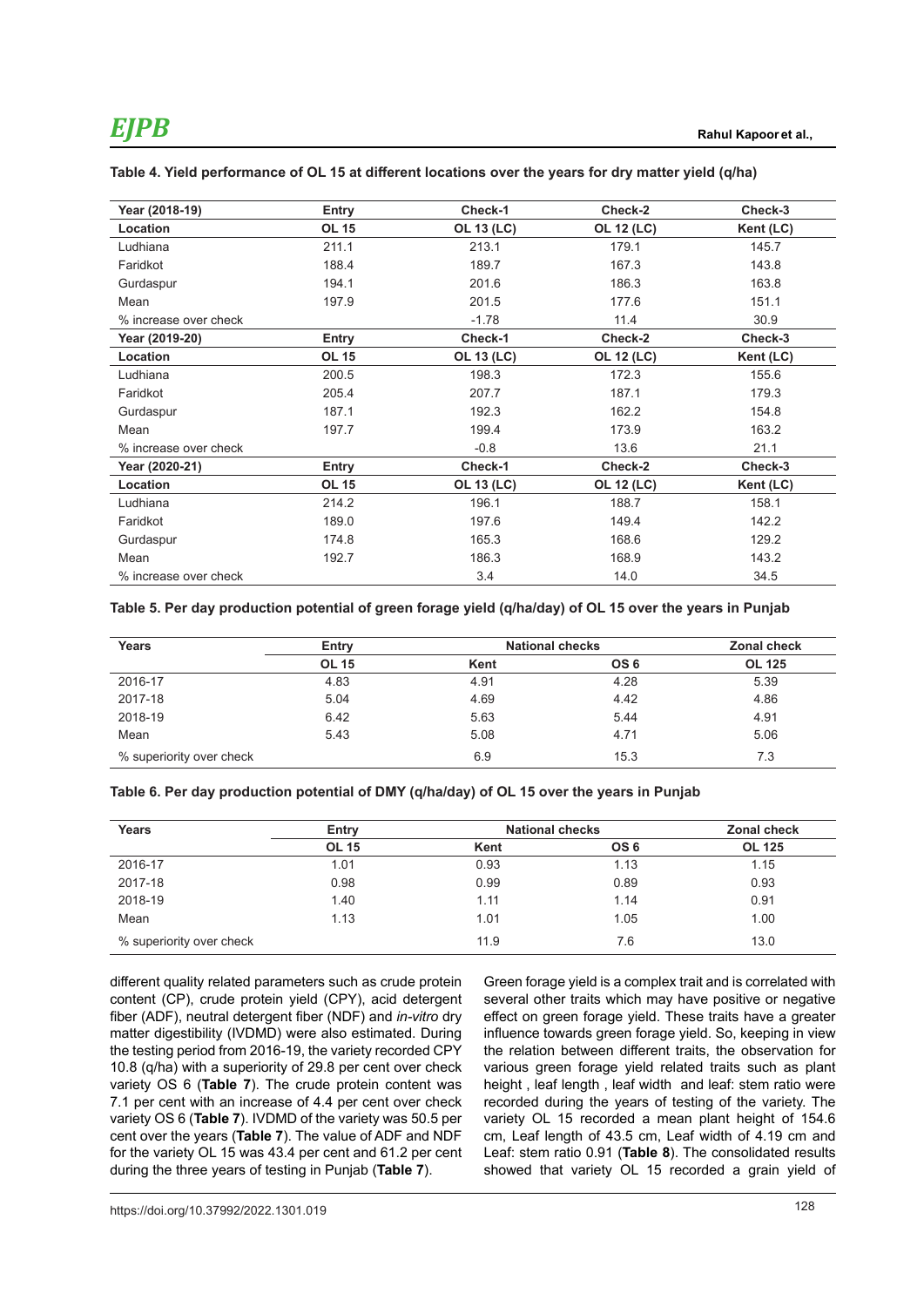24.5q/ha which is superior to the check varieties OL 13, OL 12 and Kent (**Table 9**).

Oat is an important forage crop grown during winter season at a very large area in the country. The crop is attacked by several diseases and insect pests during its growth period. So, to cope with these biotic stresses, a good level of resistance should be present. OL 15 was screened for resistance to powdery mildew during the years of testing and it was recorded that the variety OL 15 is moderately susceptible to powdery mildew (**Table 10**).

OL 15 is suitable for single cut cultivated system as the plants are of semi-erect type and with medium size of seeds. Also, the variety showed resistance to lodging and behaved as a non-shattering type. OL 15 takes around 115-120 days to 50 per cent flowering and 145-150 days to maturity. The panicle color of entry remains green at young stage and has the 1000-seed weight of 27 g (**Table 11**).

The performance of the variety OL 15 was also recorded to be superior in All India Coordinated Trials (**Table 12**). OL 15 recorded an average green forage yield of 448.7 q/ha with a superiority of 15.1 per cent over the national check OS 6 and 2.4 per cent over the best qualifying entry HFO 607. The variety also recorded dry matter yield of 92.9 q/ ha with a superiority of 12.7 per cent over the national check OS 6 and 4.2 per cent over the qualifying entry JO-05-07. The performance of the variety for different quality traits was also superior over the national checks (Kent and OS 6) and the qualifying entries (OL 1869-1, HFO 607 and JO-05-07).

#### Notification of the variety

OL 15 was identified under the name OL 1861 by the Variety Identification Committee, met on 30<sup>th</sup> August 2019 at National Group Meet of All India Coordinated Research Project on Forage Crops and Utilization held at CAU, Imphal. It was released and notified by the Central Subcommittee on Crop Standards, Notification and Release

#### **Table 7. Quality parameters of OL 15 over the years (2016-19)**

| <b>OL 15</b><br><b>Trait</b> |       | Kent (NC) | <b>OS 6 (NC)</b> | OL 125 (ZC) |
|------------------------------|-------|-----------|------------------|-------------|
| CPY (q/ha)                   | 10.80 | 10.05     | 8.32             | 9.40        |
| % increase over check        |       | 7.5       | 29.8             | 14.9        |
| CP%                          | 7.1   | 7.9       | 6.8              | 8.1         |
| % increase over check        |       | $-10.1$   | 4.4              | $-12.3$     |
| <b>IVDMD %</b>               | 50.5  | 55.5      | 52.7             | 53.4        |
| ADF%                         | 43.4  | 42.8      | 44.6             | 42.2        |
| NDF%                         | 61.2  | 61.2      | 63.8             | 60.1        |

CPY=crude protein yield, CP=crude protein, IVDMD=in-vitro dry matter digestibility, ADF=acid detergent fiber, NDF=neutral detergent fiber

#### **Table 8. Morphological characters of OL 15**

| <b>Characters</b>                        |              |              | <b>Varieties</b> |       |
|------------------------------------------|--------------|--------------|------------------|-------|
|                                          | <b>OL 15</b> | <b>OL 13</b> | <b>OL 12</b>     | Kent  |
| Plant height (cm)                        | 154.6        | 149.8        | 137.8            | 129.1 |
| Leaf length (cm)                         | 43.5         | 42.8         | 40.7             | 38.2  |
| Leaf width (cm)                          | 4.19         | 3.98         | 2.81             | 2.57  |
| Leaf: stem ratio (LSR)                   | 0.91         | 0.89         | 0.81             | 0.60  |
| Stem thickness (cm)                      | 0.82         | 0.78         | 0.76             | 0.60  |
| Noumber of tillers/plant                 | 14.6         | 15.5         | 13.7             | 11.0  |
| Number of leaves/plant                   | 75.0         | 78.0         | 65.7             | 50.0  |
| Number of days from sowing<br>to cutting | 132.8        | 128.6        | 122.5            | 115.0 |
| <b>Lodging Score</b>                     | 1.37         | 1.22         | 1.0              | 0.89  |

#### **Table 9. Seed yield of OL 15 in Punjab**

| Variety |         | Seed yield (q/ha) |         |         |      |
|---------|---------|-------------------|---------|---------|------|
|         | 2016-17 | 2017-18           | 2018-19 | 2020-21 | Mean |
| OL 15   | 23.1    | 23.7              | 25.8    | 25.3    | 24.5 |
| OL 13   | 22.6    | 23.4              | 25.1    | 24.7    | 24.0 |
| OL 12   | 21.7    | 22.2              | 24.0    | 23.6    | 22.9 |
| Kent    | 20.2    | 21.0              | 23.7    | 23.2    | 22.0 |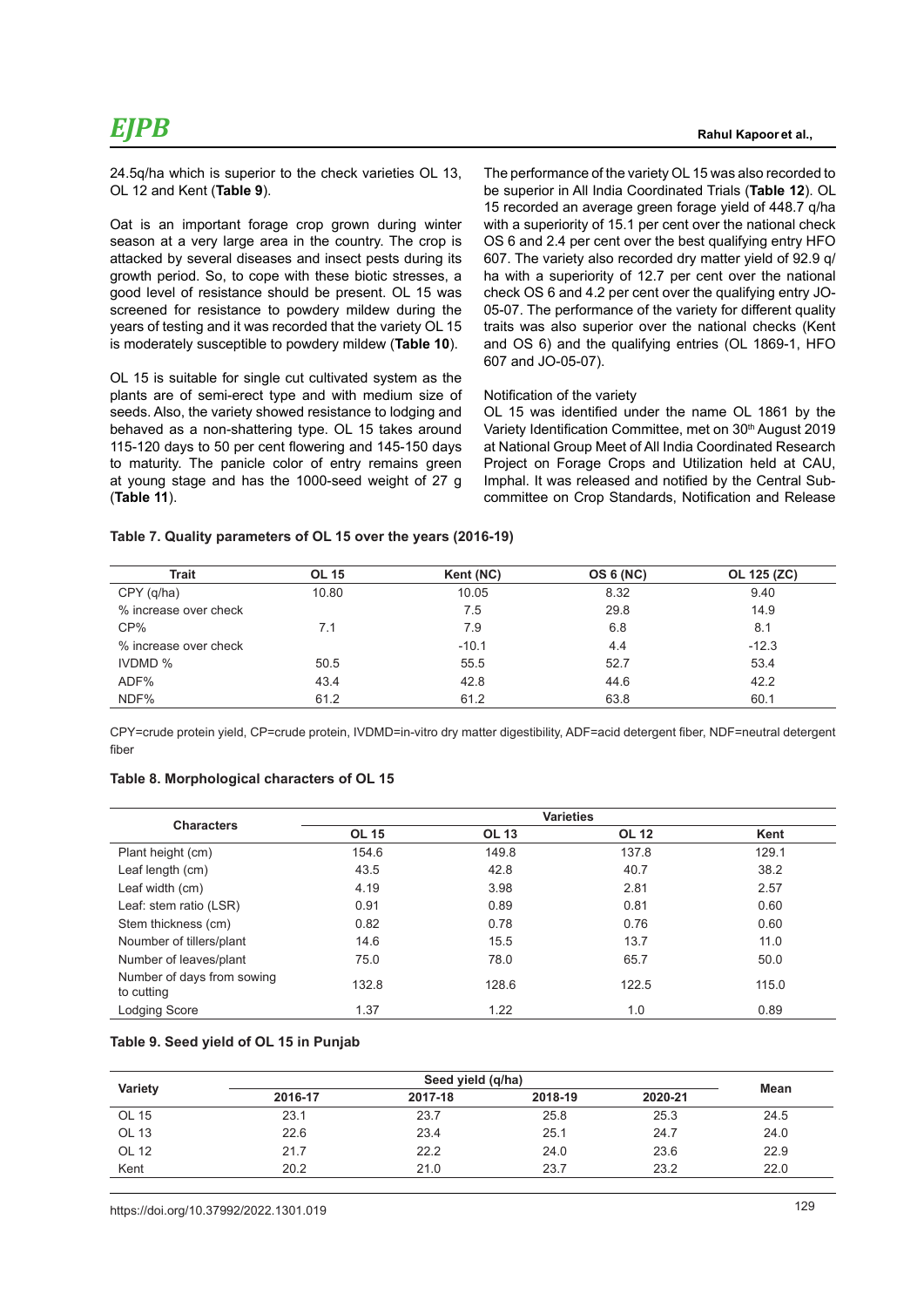| Year    | Disease Index      |              |      | <b>Varieties</b> |              |
|---------|--------------------|--------------|------|------------------|--------------|
|         |                    | <b>OL 15</b> | Kent | <b>OL 13</b>     | <b>OL 12</b> |
| 2016-17 | % Disease severity | 26.3         | 51.3 | 25.3             | 28.7         |
| 2017-18 | % Disease severity | 24.0         | 49.0 | 26.0             | 27.0         |
| 2018-19 | % Disease severity | 26.0         | 35.0 | 26.3             | 25.7         |
| 2019-20 | % Disease severity | 27.3         | 49.2 | 26.4             | 29.7         |
| 2020-21 | % Disease severity | 26.3         | 48.3 | 25.8             | 27.8         |

#### **Table 10. Reaction to diseases at Ludhiana location for powdery mildew over the years**

**Score**:1 (1-10.0%): Resistant (R), 2 (10.1-25.0%): Moderately Resistant(MR), 3 (25.1-50.0%): Moderately Susceptible (MS), 4 (50.1-75.0%):Susceptible (S), 5 (>75%): Highly Susceptible (HS)

#### **Table 11. Distinguished morphological description of oat variety OL 15**

| <b>Trait</b>           | <b>Characteristics</b> |
|------------------------|------------------------|
| Growth habit           | Semi-erect             |
| Foliage                | Green                  |
| Flower colour          | Green                  |
| Days to 50% flowering  | 115-120                |
| Days to maturity       | 145-150                |
| 1000-seed weight $(q)$ | 27                     |
| Panicle colour         | Green at young stage   |
| Seed colour            | Creamish yellow        |
| Seed shape and size    | Narrow, long           |

#### **Table 12.Overall Performance (mean of three years and over all the locations) of OL 15 against national/zonal checks at National level (HZ, NWZ, NEZ, CZ and SZ)**

| <b>Trait</b>      | <b>Proposed</b>         | <b>National checks</b> |                 |           | <b>Best qualifying entries</b> |           |
|-------------------|-------------------------|------------------------|-----------------|-----------|--------------------------------|-----------|
|                   | variety<br><b>OL 15</b> | Kent                   | OS <sub>6</sub> | OL 1869-1 | <b>HFO 607</b>                 | $JO-05-7$ |
| GFY (q/ha)        | 448.7                   | 410.9                  | 389.7           | 435.4     | 438.4                          | 423.0     |
| % superiority     |                         | 9.2                    | 15.1            | 3.0       | 2.4                            | 6.1       |
| $DMY$ (q/ha)      | 92.9                    | 86.7                   | 82.3            | 88.7      | 94.2                           | 89.0      |
| % superiority     |                         | 7.1                    | 12.7            | 4.6       | $-1.5$                         | 4.2       |
| GFY (q/ha/day)    | 4.64                    | 4.50                   | 4.38            | 4.69      | 4.59                           | 4.44      |
| % superiority     |                         | 3.1                    | 5.9             | $-1.0$    | 1.0                            | 4.6       |
| DMY (q/ha/day)    | 0.98                    | 0.97                   | 0.95            | 0.99      | 1.00                           | 0.96      |
| % superiority     |                         | 0.7                    | 3.2             | $-1.3$    | $-1.7$                         | 2.1       |
| Plant height (cm) | 129.7                   | 119.4                  | 123.7           | 124.9     | 130.7                          | 121.5     |
| % superiority     |                         | 8.7                    | 4.8             | 3.9       | $-0.8$                         | 6.7       |
| <b>LSR</b>        | 0.66                    | 0.64                   | 0.65            | 0.65      | 0.62                           | 0.65      |
|                   |                         | 3.1                    | 1.5             | 1.5       | 6.5                            | 1.5       |
| CPY(q/ha)         | 7.9                     | 7.5                    | 7.0             | 7.6       | 8.2                            | 7.5       |
| % superiority     |                         | 5.3                    | 12.9            | 3.9       | $-3.7$                         | 5.3       |
| Crude Protein (%) | 8.7                     | 8.7                    | 8.6             | 8.5       | 8.5                            | 8.5       |

HZ=hill zone, NWZ=north west zone, NEZ=north east zone, CZ=central zone, SZ=south zone, GFY=green forage yield, DMY=dry matter yield, LSR=leaf stem ratio, CPY=crude protein yield

of Varieties for Agricultural Crops (CSC on CSN&RVAC) vide its gazette notification number S.O. 3482(E) October 7, 2020. This variety was recommended for cultivation in whole of the irrigated areas of all India (except Hill zone) comprising of states like Punjab, Haryana, Rajasthan, Uttar Pradesh, Gujarat, Maharashtra, Madhya Pradesh,

Chattisgarh, Assam, Imphal, Kolkata, Jharkhand, Bihar, Odisha, Hyderabad, Karnataka and Tamil Nadu. In Punjab State, the variety was notified by the proceedings of the State Variety Approval Committee meeting for Field Crops held on 18-08-2021. The variety has entered into seed chain for distribution of quality seed to the farmers.